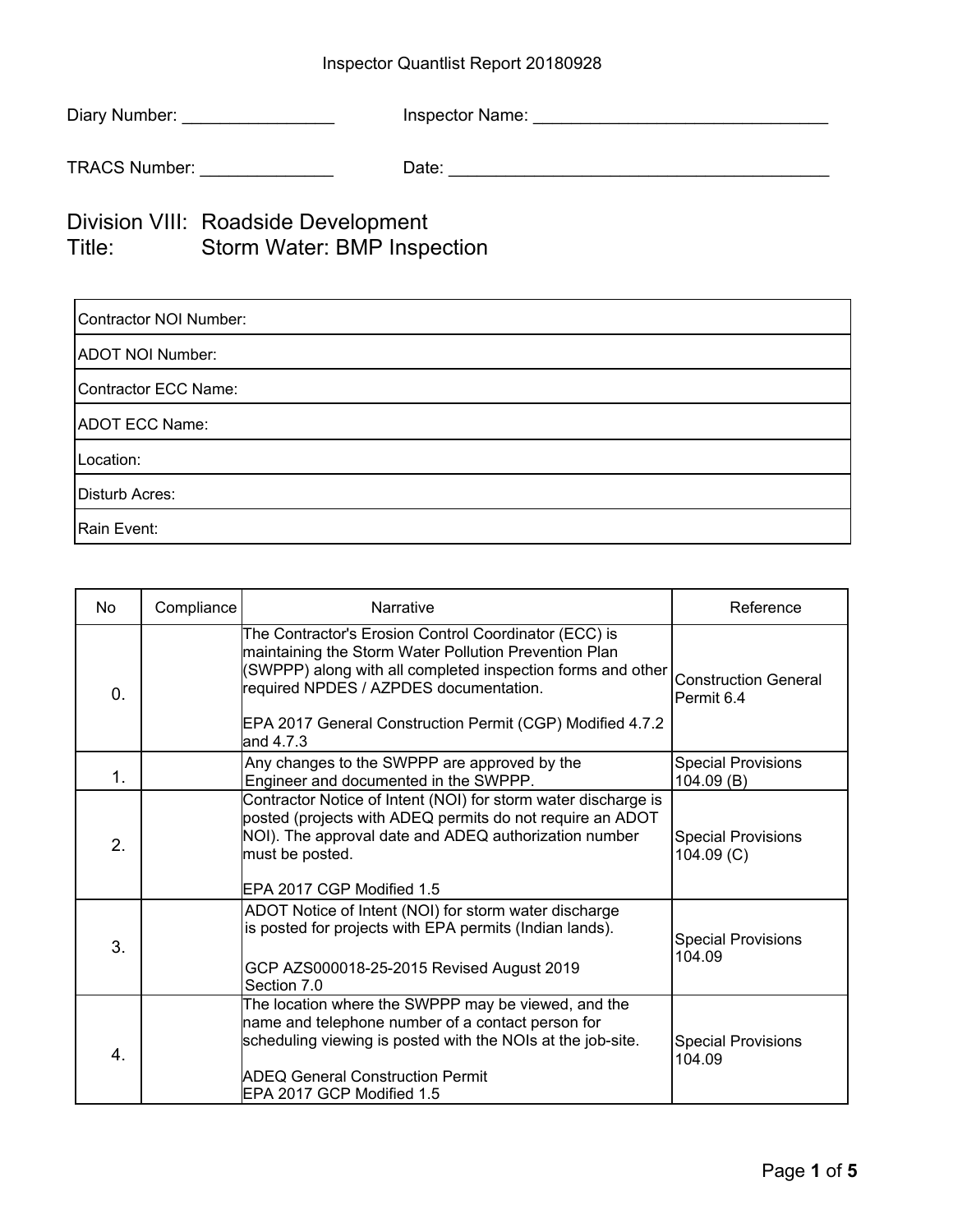Inspector Quantlist Report 20180928

| 5.  | The contractor has not exposed an area greater than 750,000<br>sq. ft. (17.2 acres) at any one location within the project limits Special Provisions<br>until each sub-area has been stabilized, unless otherwise<br>approved by the Engineer and documented in the SWPPP.                                    | 104.09(B)                                       |
|-----|---------------------------------------------------------------------------------------------------------------------------------------------------------------------------------------------------------------------------------------------------------------------------------------------------------------|-------------------------------------------------|
| 6.  | Major construction activities/erosion control measures in any<br>sub-area are documented and updated in the SWPPP with<br>copies submitted to the Engineer within three working days of<br>completion.                                                                                                        | <b>Special Provisions</b><br>$104.09$ (H)       |
| 7.  | The contractor is monitoring rainfall with a commercially<br>manufactured rain gauge accurate to within 0.10 inches of<br>rain, with results filed in the SWPPP, with copies submitted to<br>the Engineer weekly.<br>EPA 2017 GCP Modified 4.2.2<br>ADEQ 2013 CGP 4.2                                         | <b>Special Provisions</b><br>104.09 $(F)$ $(1)$ |
| 8.  | No clearing, grubbing, earthwork or other work elements<br>affected by the requirements in the SWPPP are started until<br>areas of environmental importance are clearly marked.<br>Storm Water Construction General Permit Part 1.2<br>EPA 2017 GCP Modified 1.1                                              | <b>Special Provisions</b><br>104.09(A)          |
| 9.  | Joint inspections by ECC and ADOT are conducted every 14-<br>calendar days, or more frequently as specified in the<br>approved SWPPP. The ECC documents the inspection<br>including the names of individuals present.<br>ADEQ 2013 CGP 4.2<br>EPA 2017 GCP Modified 4.7<br><b>Construction Bulletin 13-02</b> | <b>Special Provisions</b><br>104.09 (F) (1)     |
| 10. | Joint inspections by ECC and ADOT are conducted within 24<br>hours of any storm event of 0.50 inch or more. The ECC<br>documents the inspection with the names of the individuals<br>present.<br>ADEQ 2013 CGP 4<br>EPA 2017 GCP Modified 2.2.2<br><b>Construction Bulletin 13-02</b>                         | <b>Special Provisions</b><br>$104.09$ (F) (1)   |
| 11. | Complete and accurate Compliance Evaluation Reports are<br>prepared and signed by the ECC for each inspection, filed in<br>the contractor's SWPPP, with a copy to the Engineer.<br>EPA 2017 GCP Modified 4.7                                                                                                  | <b>Special Provisions</b><br>104.09 $(F)$ $(1)$ |
| 12. | Maricopa County Only. Track-out pads are used on all<br>projects greater than two acres, or 100 cubic yards or more of<br>bulk materials entering or leaving the site each day.                                                                                                                               | Maricopa County Rule<br>PP-2011-002             |
| 13. | BMPs to intercept upslope run-on water or to protect fill<br>slopes (wattles, sediment logs, silt fence and sediment control<br>berms) are properly installed prior to excavation and<br>embankment activities.<br>Erosion and Pollution Control Manual Chapter 5.1<br>EPA 2017 GCP Modified 2.1.1            | <b>Special Provisions</b><br>104.09(A)          |
| 14. | Sedimentation basins are properly constructed, or are<br>redesigned with an explanation of why they were not<br>attainable and included in the SWPPP.<br>Erosion and Pollution Control Manual Chapter 5.3 SC-4                                                                                                | <b>Special Provisions</b><br>104.09(A)          |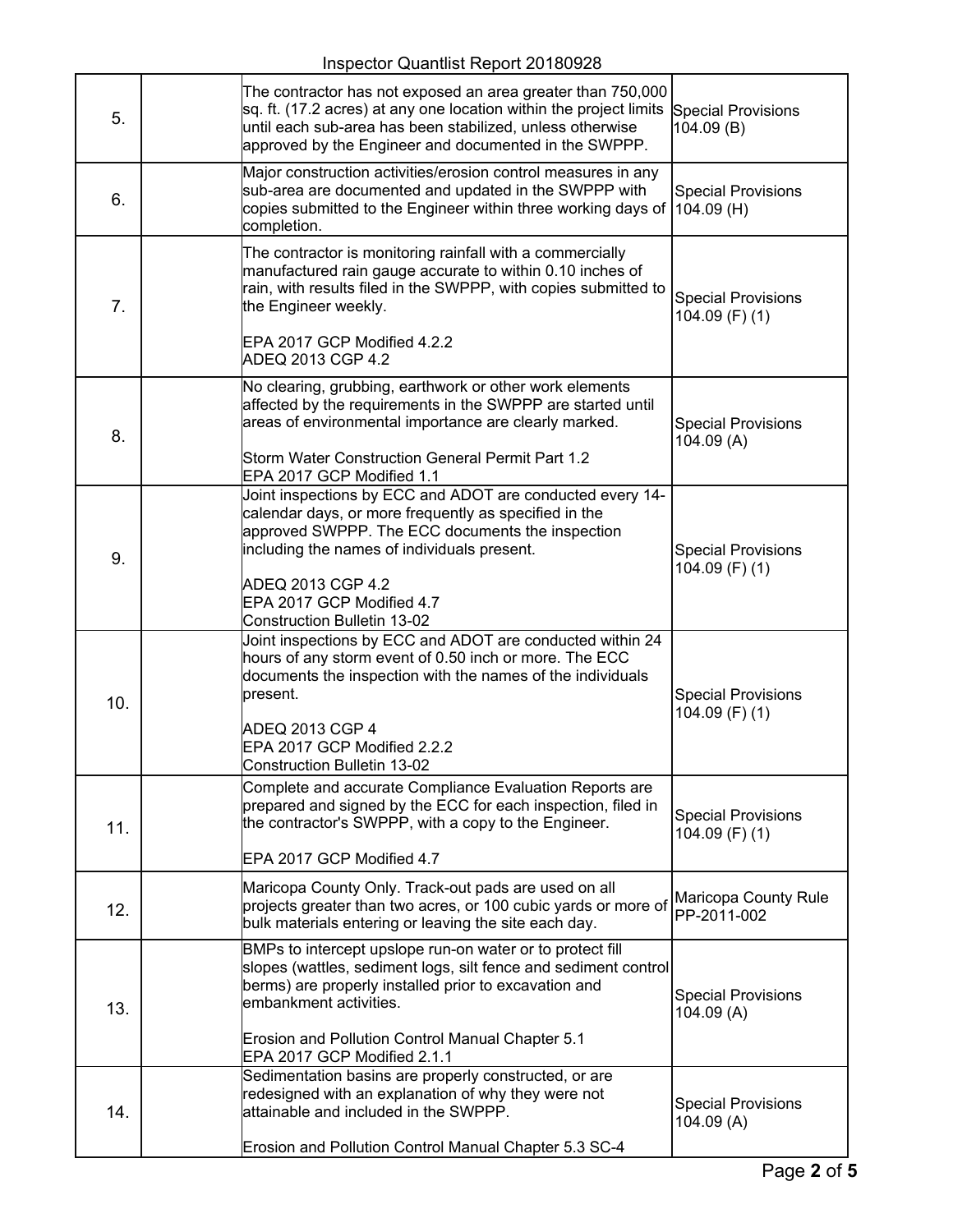## Inspector Quantlist Report 20180928

|     | <b>IIISPECIOL QUAHIIISI NEPOLI ZU TOUSZO</b>                                                                                                                                                                                                                                                                                           |                                                |
|-----|----------------------------------------------------------------------------------------------------------------------------------------------------------------------------------------------------------------------------------------------------------------------------------------------------------------------------------------|------------------------------------------------|
| 15. | Sediment in traps, sedimentation ponds or other structural<br>BMPs is removed when capacity is reduced by one third.<br>Erosion and Pollution Control Manual Chapter 5.3 CP-2                                                                                                                                                          | <b>Special Provisions</b><br>104.09 (A)        |
| 16. | EPA 2017 GCP Modified 2.2.12 f<br>Any direct discharge of sediment into a water course is<br>corrected by the end of the same day or work shift in which it<br>is observed.                                                                                                                                                            | <b>Special Provisions</b><br>$104.09$ (F) (2)  |
| 17. | Sediment control berms are constructed per plan detail.                                                                                                                                                                                                                                                                                | <b>Plans Detail Sheet</b>                      |
| 18. | Mini benches are constructed on all soil and/or rock slopes<br>that per plan, paralled to contours as the cut is being<br>constructed. (Normally slopes 2:1 or steeper)                                                                                                                                                                | <b>Plans Detail Sheet</b>                      |
| 19. | Sediment logs are installed in accordance with the plans<br>details and secured with 1-inch x 1-inch x 46-inch hardwood<br>stakes placed 2 foot on centers.                                                                                                                                                                            | <b>Plans Detail Sheet</b>                      |
| 20. | Sediment logs installed in cut ditches or other drainage<br>channels are perpendicular to the flow of water and continue<br>up the channel side slope a minimum of one foot above the<br>flow line.                                                                                                                                    | <b>Plans Detail Sheet</b>                      |
| 21. | Rock mulch wedges approximately 12-inch wide and 5-inches<br>high are tamped against both the upstream and downstream<br>sides of sediment logs to prevent undermining.                                                                                                                                                                | <b>Plans Detail Sheet</b>                      |
| 22. | Rock mulch check dams are used in lieu of sediment logs at<br>locations where anchoring with stakes is impractical, i.e., in<br>rocky terrain where stakes cannot be driven.<br>Plan Detail Sheet<br>Erosion and Pollution Control Manual Chapter 5.3 RC-6<br><b>SWPPP Approved Plan</b>                                               | <b>Special Provisions</b><br>104.09(A)         |
| 23. | Rock mulch check dams are properly constructed at the<br>specified locations, to the dimensions shown on the accepted<br>SWPPP and project plans.<br>Erosion and Pollution Control Manual Chapter 5.3 RC-6                                                                                                                             | <b>Special Provisions</b><br>104.09(A)         |
| 24. | Sediment wattles are installed per the detail shown on the<br>plans, or as directed by the Engineer, and secured with<br>wooden stakes driven a minimum of 12 inches into the soil on<br>at a maximum of 5-foot on center.<br>Plan Detail Sheet<br>Erosion and Pollution Control Manual Chapter 5.3 RC-6<br><b>SWPPP Approved Plan</b> | <b>Special Provisions</b><br>104.09(A)         |
| 25. | Sediment wattles installed in trenches follow parallel contours<br>(level) across the slope. The excavated trench material is<br>placed against the upstream side and tamped to prevent<br>undermining.(2"-maximum depth).                                                                                                             | <b>Plans Detail Sheet</b>                      |
| 26. | Wheat straw products are certified to be free of noxious<br>weeds by the Arizona Crop Improvement Association (ACIA)<br>or the North American Weed Management Association<br>(NAWMA).<br>Standard Specifications 810-2.06 (C)                                                                                                          | <b>Standard Specifications</b><br>810-2.05 (B) |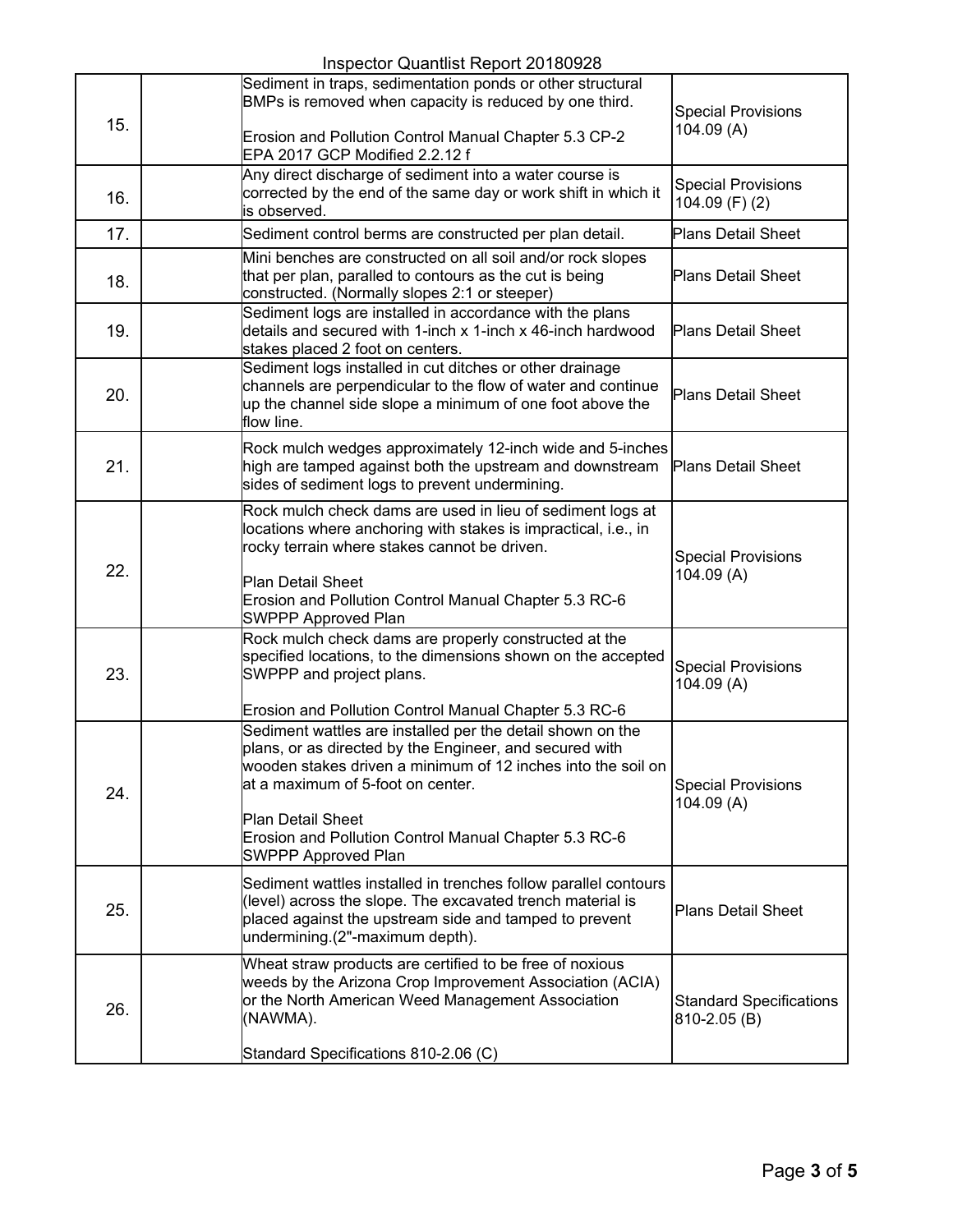## Inspector Quantlist Report 20180928

|     | Inspector Quantilist Report ZU Touszo                                                                                                                                                                                                                                          |                                            |
|-----|--------------------------------------------------------------------------------------------------------------------------------------------------------------------------------------------------------------------------------------------------------------------------------|--------------------------------------------|
| 27. | Sand bags when used, are filled with clean, washed<br>decomposed granite (DG) and free of silt/dust; or equivalent<br>clean, washed angular shape aggregate/gravel material per<br>the Special Provisions or in accordance with the SWPPP.<br>Standard Specifications 810-2.04 | <b>Standard Specifications</b><br>810-2.04 |
| 28. | Silt fences are properly installed parallel to horizontal<br>contours, with the filter fabric buried a minimum of 20 inches<br>in a "J" shape, as detailed on the approved SWPPP or project<br>plans.<br>Erosion and Pollution Control Manual Chapter<br>Approved SWPP Plan    | <b>Plans Detail Sheet</b>                  |
| 29. | Complete and accurate certificates of compliance are on file<br>for silt fence components. [Section 915, 1014-1, and 1014-8]<br>Approved SWPP Plan                                                                                                                             | <b>Standard Specifications</b><br>810-2.01 |
| 30. | BMPs are properly installed per the plans details, or in<br>accordance with the manufacturer's recommendations.<br>Approved SWPP Plan                                                                                                                                          | <b>Plans Detail Sheet</b>                  |
| 31. | Certified laboratory test results are on file for compost mulch<br>material's microbiological and nutrient content.                                                                                                                                                            | <b>Standard Specifications</b><br>810-2.02 |
| 32. | BMPs are functioning properly.                                                                                                                                                                                                                                                 | <b>Special Provisions</b><br>104.09 (B)    |
| 33. | There is no evidence that sediment is leaving the site. BMPs<br>are designed for a 2-year, 24-hour storm event. [Storms<br>exceeding this amount should be marked N/A]<br><b>ADEQ</b><br><b>EPA</b>                                                                            | <b>Construction General</b><br>Permit      |
| 34. | When BMP's or other measures are not functioning properly,<br>they are replaced or adjusted / maintained within 4-calendar<br>days, or prior to the next anticipated storm event (whichever is $104.09$ (F) (2)<br>sooner) and documented in the SWPPP.                        | <b>Special Provisions</b>                  |
| 35. | Erosion control blanket products are correctly installed. A<br>qualified representative is on site at the start of the<br>installation.                                                                                                                                        | <b>Special Provisions 810-</b><br>3.05     |
| 36. | Certificates of compliance are on file for all erosion control<br>products, including blanket products.                                                                                                                                                                        | <b>Standard Specifications</b><br>810-2.05 |
| 37. | Erosion control measures are in place no later than 14<br>calendar days after construction activity has temporarily or<br>permanently ceased within sub-areas unless otherwise<br>approved by the Engineer and documented in the SWPPP.                                        | <b>Special Provisions</b><br>104.09 (B)    |
| 38. | EPA 2017 GCP Modified<br>For pipe inlet and outlet protection, headwall and wing wall<br>treatment and check dams; riprap/rock mulch material is<br>angular in shape, a properly placed 1 inch to 2 inches lower<br>than the existing grade on both sides.                     | <b>Standard Specifications</b><br>810-2.03 |
| 39. | For cut and fill transitions; Rock riprap/rock mulch is angular<br>in shape and properly imbedded into the finished grade per<br>the plans detail, with the top of riprap 1 inch to 2 inches below<br>finished grade on both sides.                                            | <b>Standard Specifications</b><br>810-2.03 |